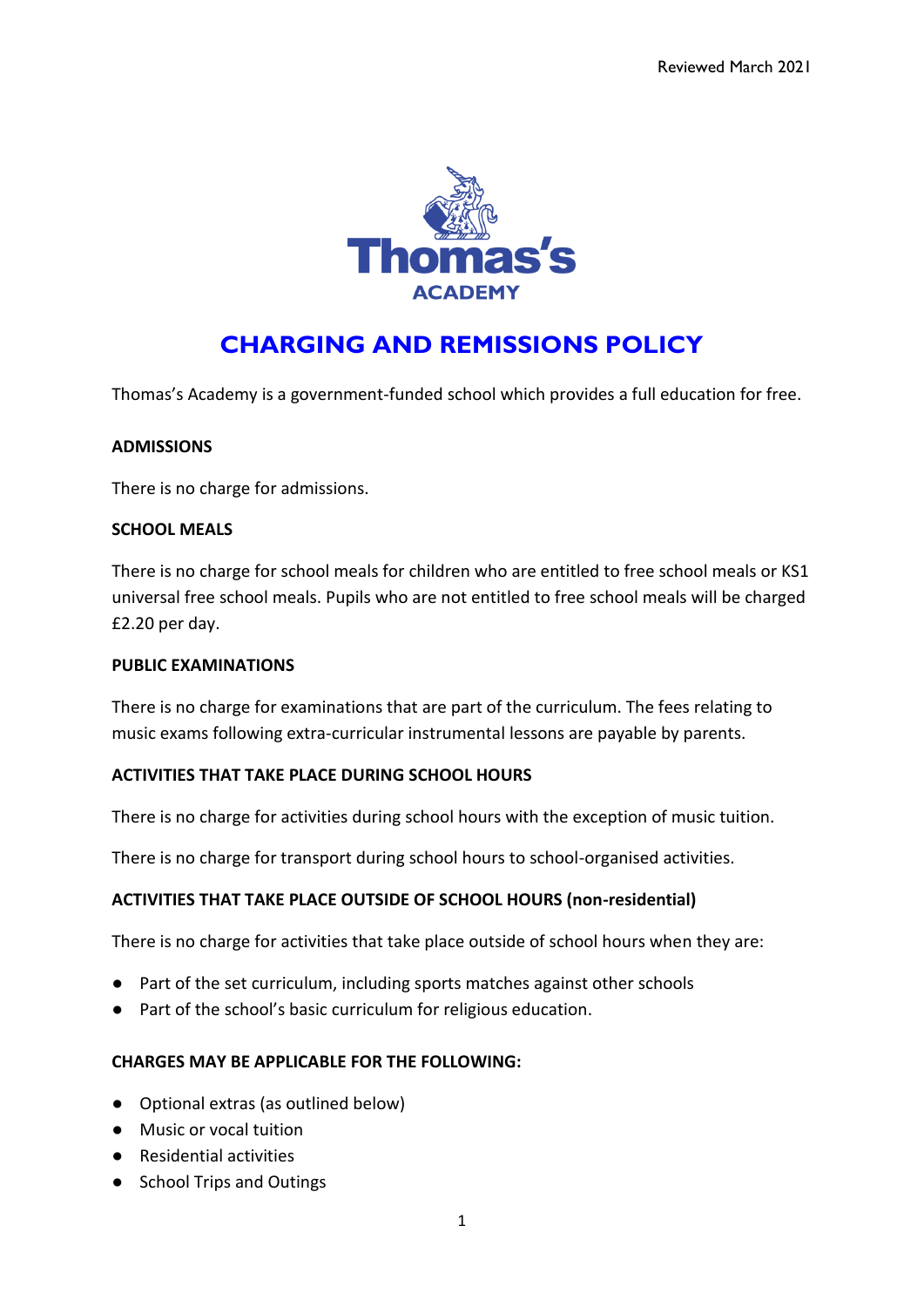● Damages to property or breakages

## **OPTIONAL EXTRAS**

The school will charge for optional extras. These are defined as education and/or childcare provided outside of school time that is not part of the National Curriculum or religious education.

The Executive Head will decide when it is necessary to charge for optional activities, and the levels of charge will be set annually by the Executive Head. The recommendation of the Finance and Resources Committee will be sought where necessary. Any charge made in respect of individual pupils will not exceed the actual cost of providing the optional extra activity, divided equally by the number of pupils participating. In no circumstances will there be an element of subsidy required for any pupils wishing to participate in the activity whose parents are unwilling or unable to pay the full charge.

Participation in any optional extra activity will be on the basis of parental choice and a willingness to pay the charges.

Current Optional Extras in place are as follows: After-School Clubs - £20 per term Breakfast Club - £3 per day Aktiva After School Club - Maximum £20 per session for ad hoc bookings, less for longer term bookings

## **RESIDENTIAL ACTIVITIES**

# **Our school will not charge for:**

- Education provided on any visit if it is part of the National Curriculum, or part of religious education
- Supply teachers to cover for those teachers who are absent from school accompanying pupils on a residential visit

## **Charges will be made for:**

## **Board and lodging**

When any visit has been organised by the school where there may be a cost for board and lodging, parents will be informed of this before the visit takes place. We will charge anything up to the full cost of board and lodging on residential visits, whether it is classified as taking place during school hours or not. The charge will not exceed the actual cost. Parents who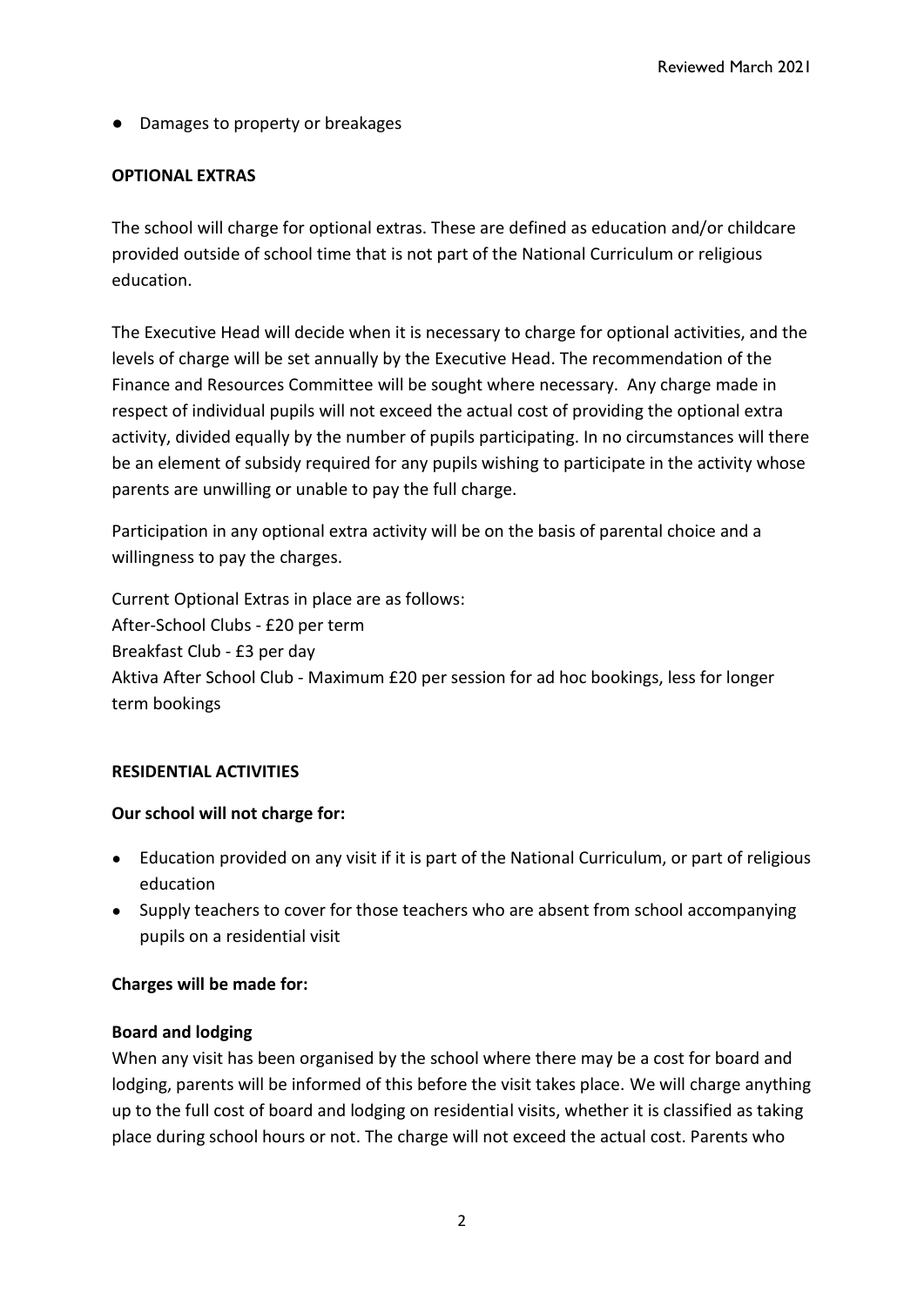can prove they are in receipt of certain benefits may be exempt from paying this cost or be charges a reduced rate at the discretion of the Associate Head.

### **Travel**

Travel charges may apply when the residential activity takes place outside of school hours. The amount charged will be calculated to cover the unit cost per pupil. These charges may not apply to those pupils entitled to remissions, but no other pupils will be charged extra to cover those costs.

## **Activities**

The school may charge for activities outside of school hours, and for activities which are not part of the National Curriculum or Religious Education.

## **SCHOOL OUTINGS**

As part of the planned curriculum, classes will often undertake outings to local areas of interest, museums, galleries, workshops etc. The school makes every effort to keep the cost of these trips to a minimum, however they are a valuable aspect of our curriculum and so some additional costs to the school are inevitably incurred.

Classes usually walk or travel by public transport to these trips for which there is no charge. We occasionally require the private hire of a coach or minibus to attend trips which are less accessible by public transport. The costs of Museum visits, workshops etc. are also kept to a minimum in order to keep the costs of these activities as low as possible.

Parents are asked to make a voluntary contribution to some class outings. These requests should never exceed the sum of £10 in any given term.

As with the Optional Extras outlined above, the Associate Head will decide when it is necessary to request a voluntary contribution for school outings, and the levels of contribution requested. Any contributions requested will not exceed the actual cost of providing the outing, divided equally by the number of pupils participating. In no circumstances will there be an element of subsidy required for any pupils wishing to participate in the activity whose parents are unwilling or unable to pay the full charge.

If parents are unable or unwilling to pay the suggested voluntary contribution, the school will subsidise class outings for individual pupils so that the whole class can access each trip.

In any case where an activity cannot be afforded without voluntary funding, this will be made clear to the parents by the school. If the activity is cancelled all monies paid will be returned to parents.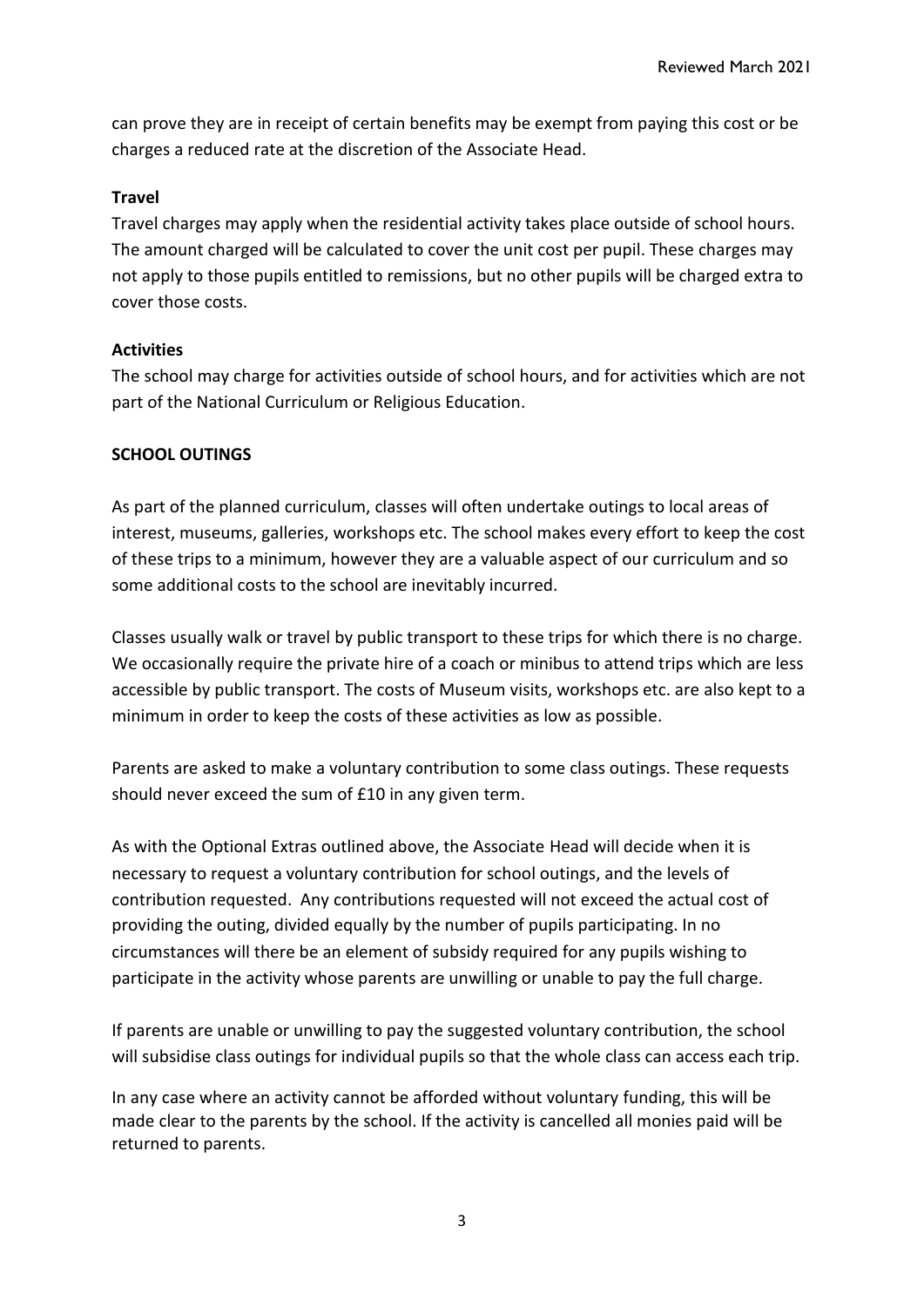### **DAMAGE TO PROPERTY AND BREAKAGES**

Where school property has been wilfully or recklessly damaged by a student or parent the school may charge those responsible for some or all of the cost of repair or replacement.

Where property belonging to a third party has been damaged by a pupil, and the school has been charged, the school may charge some or all of the cost to those responsible.

Whether or not these charges will be made will be decided by the Associate Head and dependent on the situation.

## **REMISSIONS AND CONCESSIONS**

The school will give consideration to the remission or reduction of charges to parents or carers who receive the following support payments:

- Income Support
- Income based Job-seekers Allowance
- Child Tax Credit (where the person is not receiving Working Tax Credit as well)
- Support under part VI of the Immigration and Asylum Act 1999
- Guaranteed Element of State Pension Credit
- Income related employment and support allowance
- *Universal Credit*

Children of families who receive these payments are also entitled to free school meals. Parents who are eligible for the remission of charges will be dealt with confidentially.

The Executive Head or Associate Head will authorise the remission of charges as appropriate. This may include the subsidy of part or all of the payment of some charges for certain activities and pupils.

#### **VOLUNTARY CONTRIBUTIONS**

The Academy may ask for voluntary contributions to the school for general funds and/or to fund activities that will enrich our pupils' education.

In any case where an activity cannot be afforded without voluntary funding, this will be made clear to the parents by the school. If the activity is cancelled all monies paid will be returned to parents.

There is no obligation for a parent or carer to make any contribution and the school will in no way pressure parents to make a contribution.